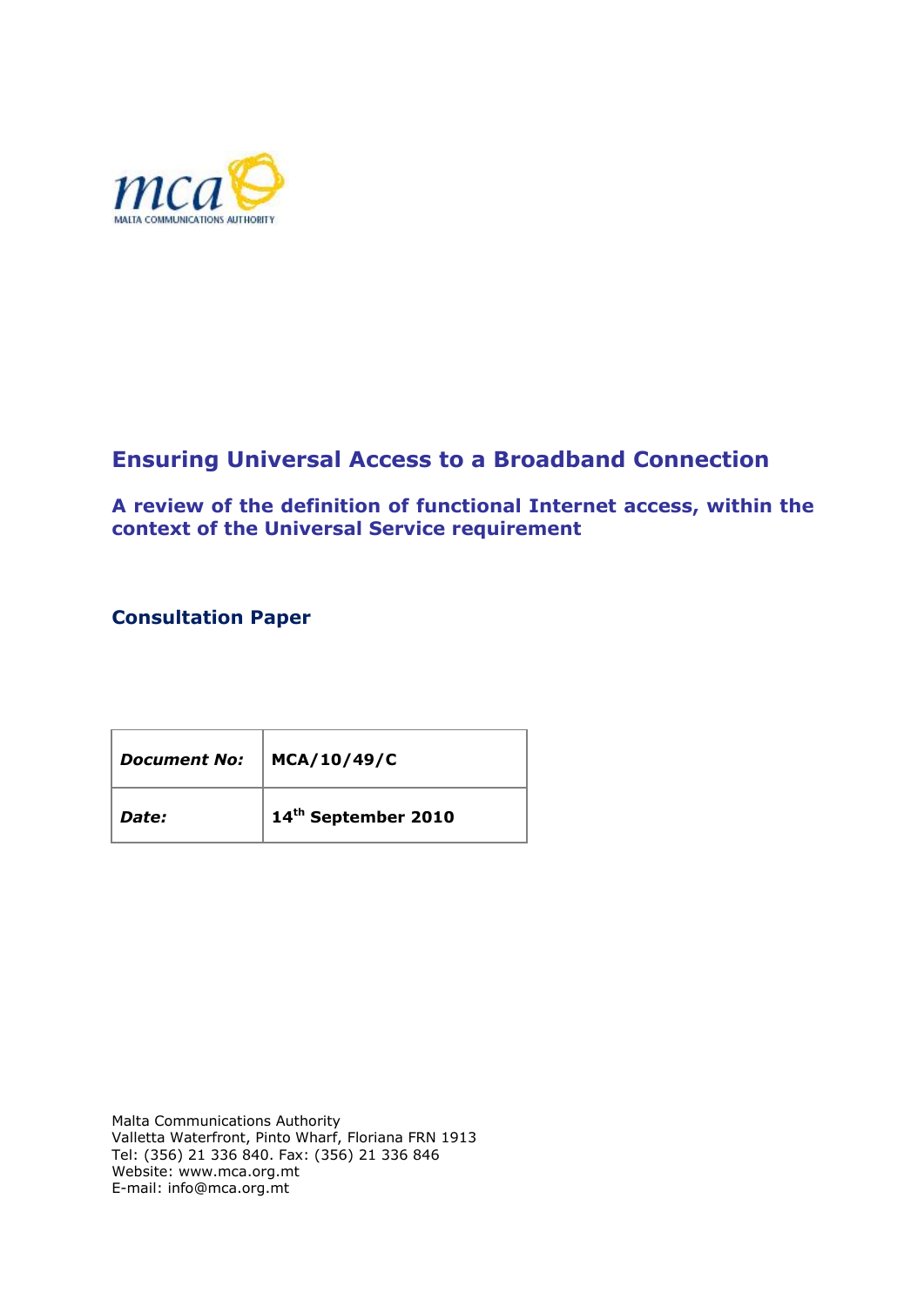

# **Contents**

| × | ٠<br>۰. |
|---|---------|

| 1.  |  |  |  |
|-----|--|--|--|
| 1.1 |  |  |  |
| 1.2 |  |  |  |
| 1.3 |  |  |  |
| 2.  |  |  |  |
| 2.1 |  |  |  |
| 2.2 |  |  |  |
| 2.3 |  |  |  |
| 2.4 |  |  |  |
| 2.5 |  |  |  |
| 3.  |  |  |  |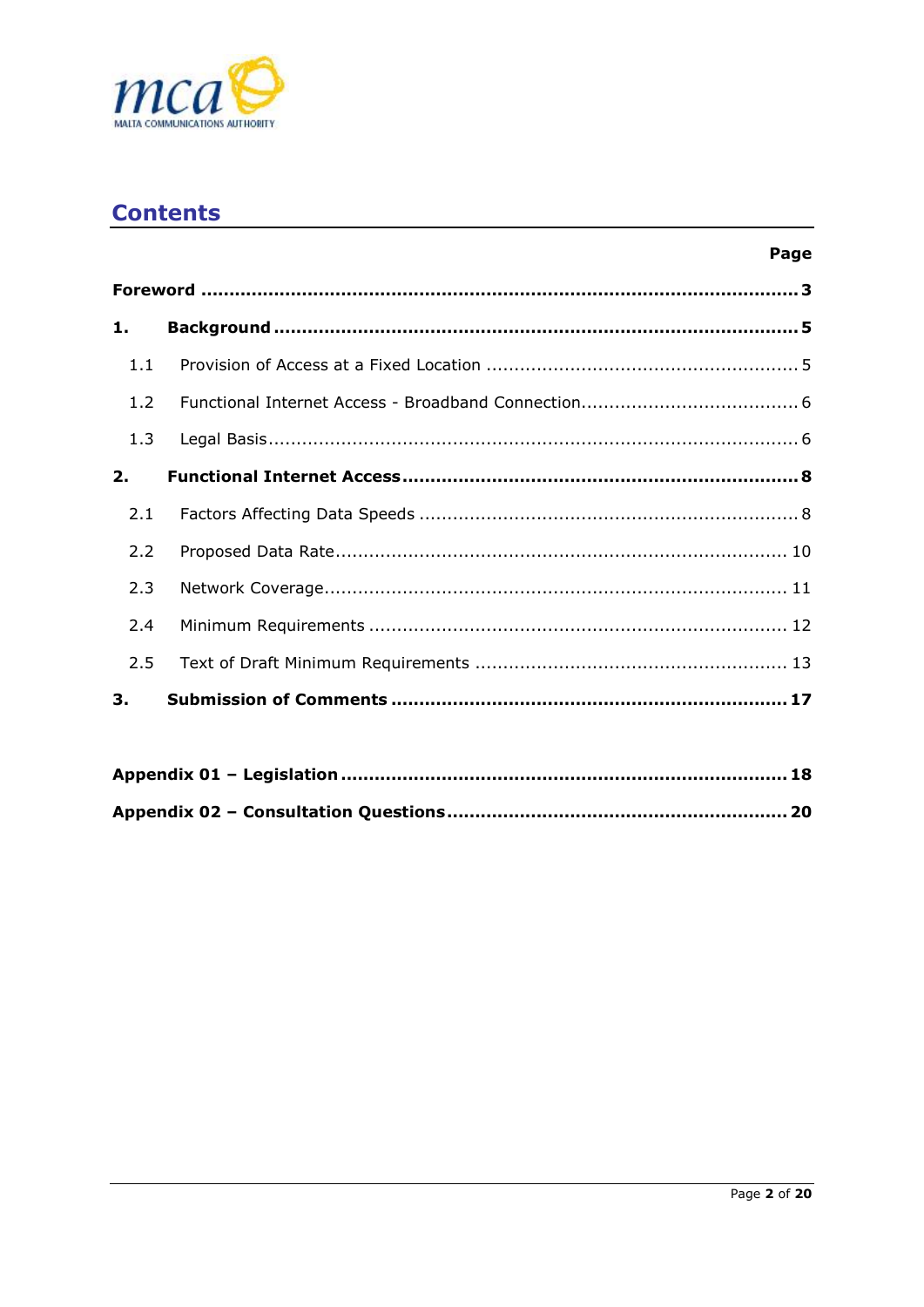

# <span id="page-2-0"></span>**Foreword**

 $\overline{a}$ 

The Ministry for Infrastructure, Transport and Communications (MITC) has made the availability of a broadband connection to every citizen a national priority. This is in line with Malta's National ICT Strategy<sup>1</sup> and the Europe 2020 Strategy.<sup>2</sup>

Malta"s National ICT Strategy highlights the importance of wiping out the digital divide and making sure that everyone in Malta has broadband connectivity at an affordable price coupled with the development and uptake of next-generation high-speed broadband infrastructures.<sup>3</sup>

The Digital Agenda for Europe (one of the seven flagship initiatives of the Europe 2020  $Strategy<sup>4</sup>$  underlines the importance of broadband deployment to promote social inclusion and competitiveness. The strategy aims to overcome the digital divide and achieve 100% broadband coverage for all European citizens by 2013. It also encompasses adopting high-speed communications by 2020 and the rolling out of efficient, new-generation networks.<sup>5</sup>

The Malta Communications Authority (MCA) is aware of the importance of ensuring universal access to a broadband connection throughout the country. Whereas the availability of access to broadband in Malta can be deemed as superior to the European average, it can still be subject to commercial expediency. A number of users may therefore be unable to access what has now become a universally-accepted essential component of everyday life, because of an inadequate network connection.

Within the current scope of the Universal Service, the realignment of the definition of "functional Internet access" - currently limited to the availability of a connection that is capable of sustaining a dial-up modem – to include a broadband connection, is seen as a necessary first step towards the ubiquitous provision of broadband of an appreciable level of speed, quality and availability in all areas, especially those that may not be

<sup>1</sup> Refer to Malta"s Smart Island Vision (National ICT Strategy for Malta) 2008 – 2010: https://mitc.gov.mt/page.aspx?pageid=263&lid=1.

Refer to Europe 2020 Strategy for smart, sustainable and inclusive growth http://ec.europa.eu/eu2020/index\_en.htm.

<sup>&</sup>lt;sup>3</sup> Refer to Stream 2 of the Malta's Smart Island National ICT Strategy - A connected society – bridging the last and the new miles. The strategy states that "Everyone should be able to afford a computer with a broadband connection at home." In line with the strategy Malta is well on track to meeting the target of having 80% of our households connected to broadband by the end of 2010.

 $4$  Refer to the Digital Agenda for Europe 2010 – 2020 - http://ec.europa.eu/information society/digitalagenda/index\_en.htm. The Digital Agenda for Europe is one of the seven flagship initiatives of the Europe 2020 Strategy, set out to define the key enabling role that the use of Information and Communication Technologies (ICT) will have to play if Europe wants to succeed in its ambitions for 2020.

<sup>&</sup>lt;sup>5</sup> The EU Digital Strategy focuses on two parallel goals: on the one hand, to guarantee universal broadband coverage (combining fixed and wireless) with internet speeds gradually increasing up to 30 Mbps and above and over time to foster the deployment and take-up of next generation access networks (NGA) in a large part of the EU territory, allowing ultra fast internet connections above 100 Mbps. The strategy restates the objective to bring basic broadband to all Europeans by 2013 and seeks to ensure that, by 2020, (i) all Europeans have access to much higher internet speeds of above 30 Mbps and (ii) 50% or more of European households subscribe to internet connections above 100 Mbps.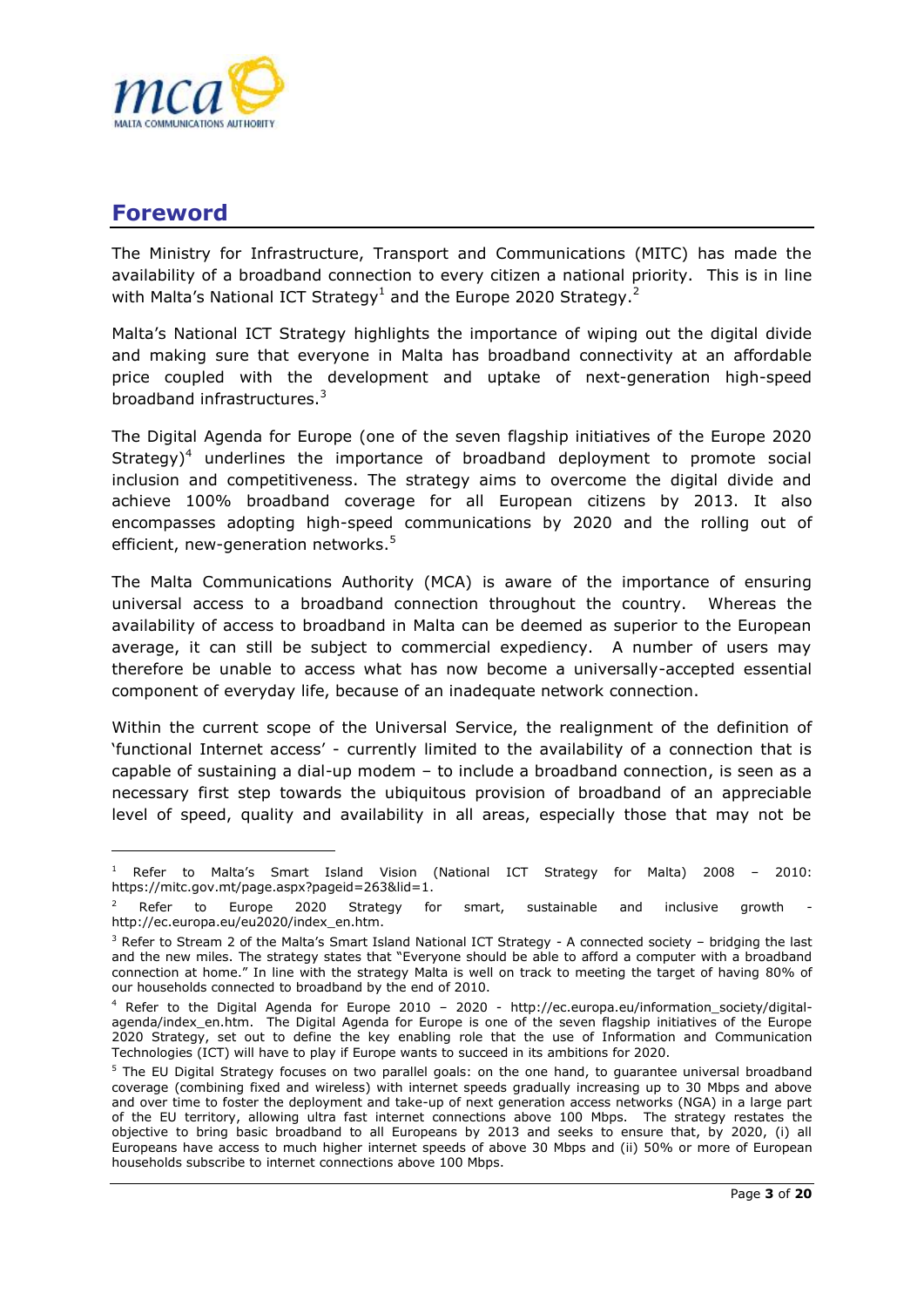

currently well served by an operator. Moreover, this requirement would be in line with realities on the ground.

It will provide all permanent residences and business offices with the opportunity to experience the benefits of an established minimum threshold as far as a broadband Internet connection is concerned thereby maximising consumer welfare and digital inclusion.

The purpose of this consultation paper is to outline the MCA"s proposed approach to the setting of requirements to be complied with by the designated universal service provider (USP) for the provision access at a fixed location - currently GO Plc - in relation to the provision of a connection capable of supporting functional Internet access at a specified minimum broadband data rate (i.e. the access line speed).

The MCA is seeking the views and comments of all interested parties on the proposals put forward in this consultation document so that all opinions may be considered in the process of deciding on the specific requirements. This consultation will run from the **14th September 2010** to the 1<sup>st</sup> November 2010. Please refer to Section 3 for further details about the submission of comments.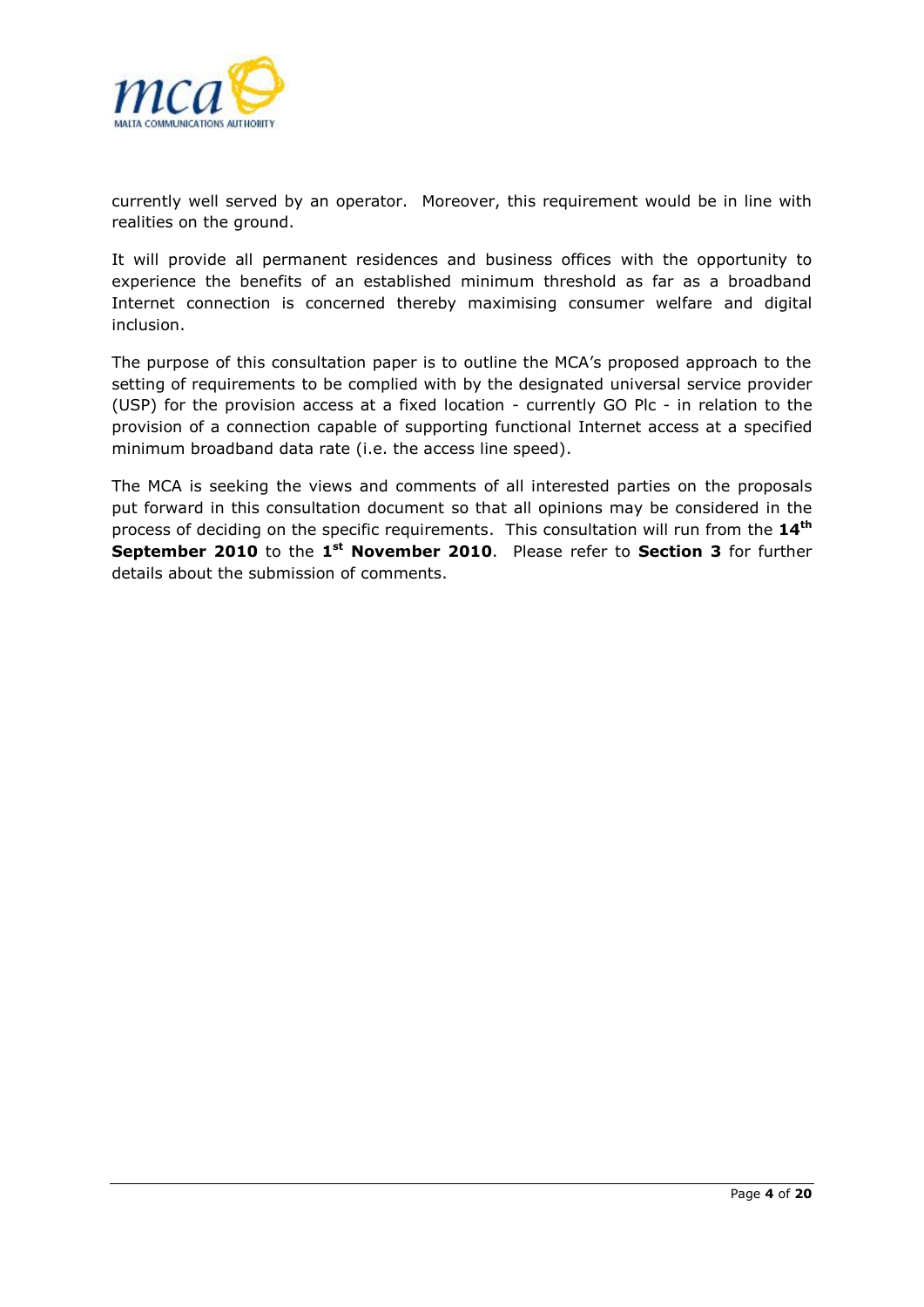

# <span id="page-4-0"></span>**1. Background**

A competitive market in which all the key players have a purely commercial remit will serve the needs of most consumers, but there is a danger that some may be left behind. Access to electronic communication networks and services is now such an essential part of life that, without it, citizens would be unable to participate in a host of activities, thereby running the risk of social exclusion.

Universal services are generally defined as a minimum set of electronic communication services essential for the general public to participate in society, and those which are already available to the great majority of citizens. These services should be made available at just, reasonable and affordable rates ensuring that persons on low income, those residing in rural, insular, or high installation cost areas, persons with disabilities, and other vulnerable groups, have access to these services at reasonable prices.

The European regulatory framework recognises the importance of ensuring that a basic service – "the Universal Service" - is provided to all end-users at an affordable price. The universal service, as currently defined, consists of access to the publicly available telephone network at a fixed location, capable of supporting voice, facsimile and data communications at data rates that are sufficient to permit functional Internet access; payphones; services for users with disabilities; and affordability.

The universal service regime in Malta is based on the decision notice entitled "Universal Service Obligations on Electronic Communication Services" published by the Malta Communications Authority (MCA) on the  $15<sup>th</sup>$  April 2010.<sup>6</sup> In line with this decision, GO Plc is the designated operator obliged to provide, amongst others, the universal service for the provision of access at a fixed location.<sup>7</sup>

## <span id="page-4-1"></span>**1.1 Provision of Access at a Fixed Location**

A fundamental requirement of the universal service obligation is that all reasonable requests for connection to the public telephone network at a fixed location are met by at least one operator. GO Plc, as the currently designated Universal Service Provider (USP), is required to satisfy any reasonable requests to provide a connection to the public telephone network at any fixed location in the Maltese Islands. Such a connection must be capable of allowing end-users to make and receive local and international calls, facsimile communications and data communications at data rates that are sufficient to permit functional Internet access.

 $\overline{a}$ 

<sup>6</sup> Refer to http://www.mca.org.mt/newsroom/openarticle.asp?id=858.

<sup>7</sup> In line with **Decision 11** of the MCA"s Decision Notice, the MCA intends to review the designations contained in this decision within two years from the date the designated undertakings provide the universal service. It reserves the right to review these designations outside this timeframe as it deems appropriate according to its powers at law.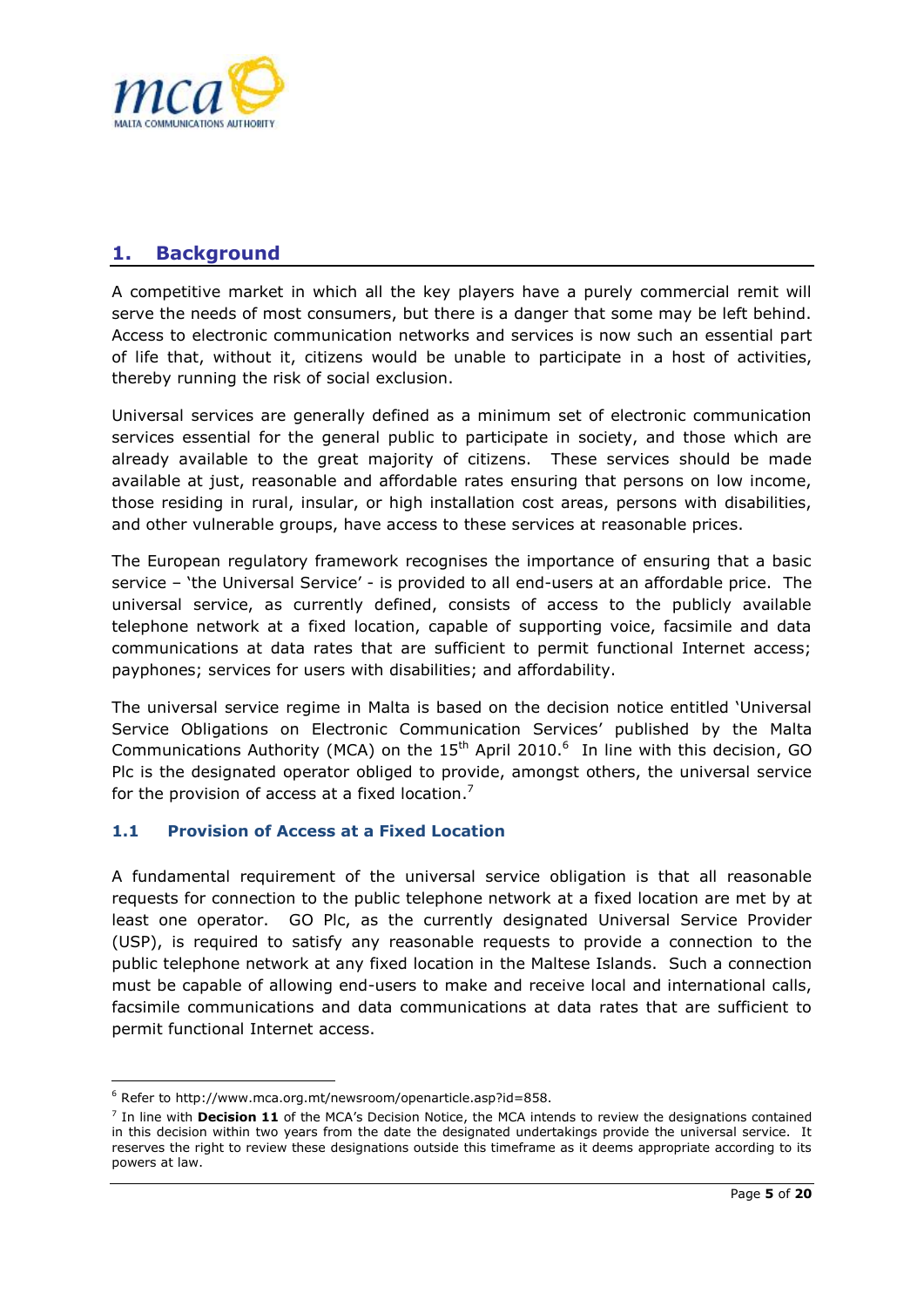

In line with the above-mentioned decision notice all requests for a connection at a fixed location made by a person in the Maltese Islands should be considered reasonable. The MCA decided not to include the application of a standard connection charge in all circumstances as there could be some exceptional occasions where, due to the geographic features of a location, the universal service obligation could be made available to applicants at a cost above the standard connection charge. $8$ 

In the above-mentioned decision notice (refer to **Decision 1**) the MCA noted that the dependency on the Internet has grown significantly and the current needs of the majority of subscribers cannot be met by conventional dial-up modems due to broader bandwidth requirements. As noted in the decision, GO Plc as the designated USP responsible for the provision of access at a fixed location is currently replacing all dial-up modems with broadband connections at a more favourable price nationwide to its subscribers on its own accord.<sup>9</sup>

### <span id="page-5-0"></span>**1.2 Functional Internet Access - Broadband Connection**

In view of Government"s policy direction in ensuring the availability of a broadband connection to every citizen, there is the need to review the level of functional Internet access – currently limited to the availability of a connection that is capable of sustaining a dial-up modem - and specify the requirements to be complied with by the USP having regard for the prevailing bandwidth used by the majority of subscribers and technology feasibility.

The MCA notes that a universal service requirement that sets the minimum access capability is seen as a "floor" that in no way hampers the provision of higher – or even lower – bandwidth broadband services by a fixed wired-line or wireless connection. What is essential is that all Maltese citizens and businesses can have the ability to access what is considered as a minimum acceptable broadband connection.

### <span id="page-5-1"></span>**1.3 Legal Basis**

**.** 

The universal service obligation as defined under the Electronic Communications (Regulations) Act, Cap. 399 of the laws of Malta (the "Act")<sup>10</sup> and the Electronic Communications Networks and Services (General) Regulations, SL399.29 of the Laws of Malta (the "Regulations")<sup>11</sup> indicate the minimum supply of electronic communication services that all users have the right to benefit from (Refer to **Appendix 01**).

 $8$  The standard connection fee refers to a fee reasonable for the average user but does not mean that the fee must be the same irrespective of geographical location or the cost of the connection. The MCA expects that excess fees charged by GO Plc to residential or business customers would be very rare and must be justified.

<sup>9</sup> The number of active dial-up subscriptions as at the end of June 2010 amounted to 169 (down from 1,260 as at the end of June 2009) – National Statistics Office. GO Plc offers an entry-level broadband package over its telephone line (DSL) capable of access line speeds of up to 4 Mbps download and 512 kbps upload.

<sup>&</sup>lt;sup>10</sup> Refer to http://docs.justice.gov.mt/lom/legislation/english/leg/vol\_12/chapt399.pdf.

<sup>&</sup>lt;sup>11</sup> Refer to http://docs.justice.gov.mt/lom/Legislation/English/SubLeg/399/28.pdf.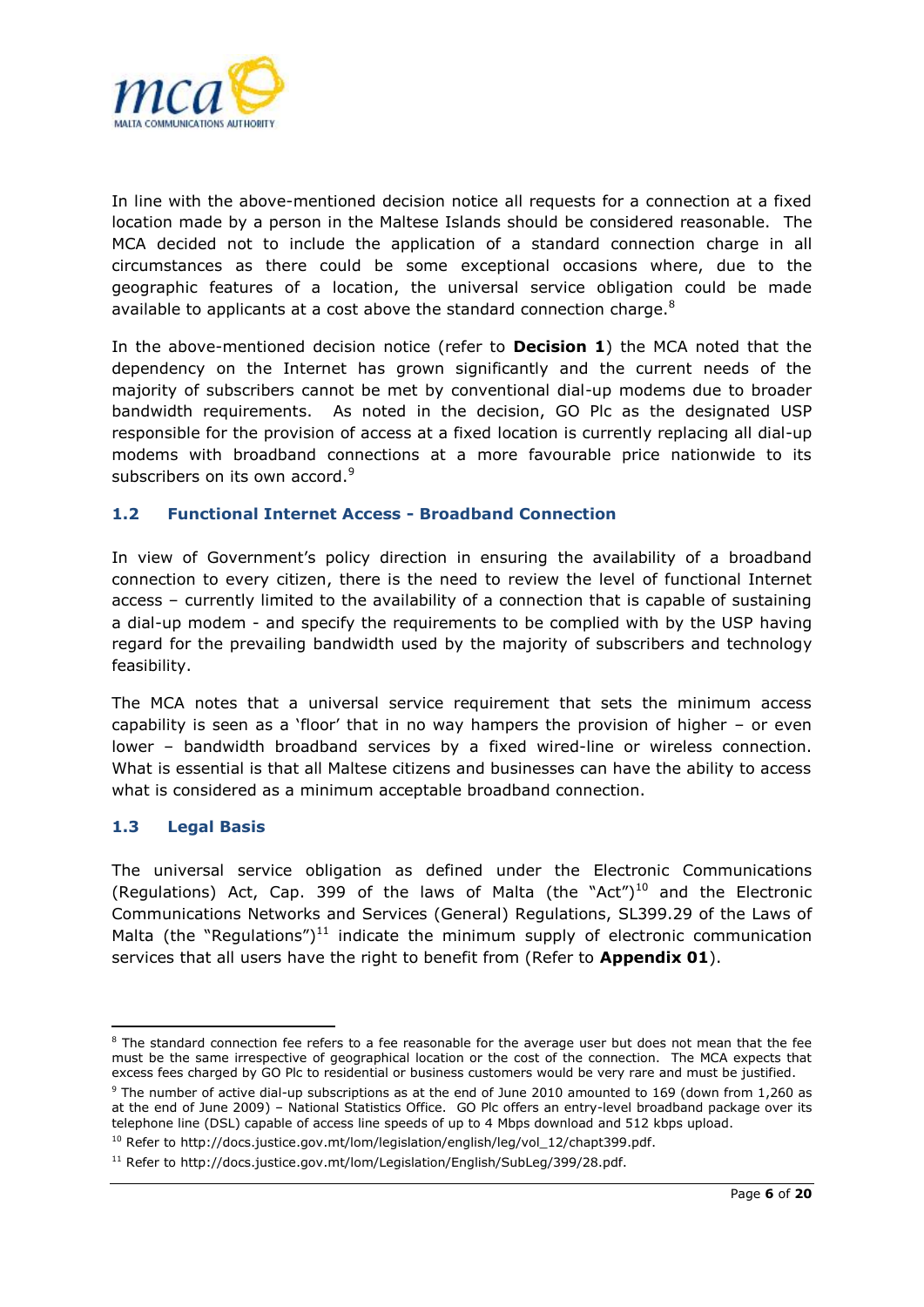

This means that reasonable requirements, for instance for telephony and functional Internet access, have to be met. The manner in which this is achieved is not prescribed and the principle of technology neutrality allows the USP to choose the optimum method for providing access and service (in the case of telephony). Transmission need not take place via a fixed line but can just as well take place wirelessly. The services have to be provided to the user at just, reasonable and affordable prices in line with the Act.

In line with the European electronic communications regulatory framework $^{12}$  and the Regulations, the MCA is allowed to expand the scope of the universal service obligations to the provision of access to a broadband connection<sup>13</sup> that allows 'data rates that are sufficient to permit functional Internet access, taking into account prevailing technologies and bandwidth use by the majority of subscribers and technology feasibility.<sup>14</sup>

It is noted that the regulatory framework does not extend the minimum set of universal services to the provision of an "Internet service" but to a "data connection permitting functional Internet access'.<sup>15</sup> This differs from the approach taken with regard to the telephone service, in which case subscribers have a right both to a connection that, can among others, sustain telephony, as well as to the telephony service itself.

## **Accordingly, this consultation refers only to the requirements to be complied with by the USP in relation to a data connection permitting functional Internet access at an established minimum broadband speed and not to the provision of the service itself**.

The MCA notes that the European Commission is nonetheless looking into the implications of extending the minimum set of universal services to include a broadband access service of specified quality which is to be made available to all users regardless of their geographical location and, in the light of specific national conditions, at an affordable price. The MCA will carefully consider and apply both national policy, as articulated by the MITC with respect to broadband availability, and further developments from the European Commission regarding universal service, in adopting a position on this issue.

<sup>1</sup> <sup>12</sup> A new European electronic communications framework was adopted by the European Parliament and Council on the 25<sup>th</sup> November 2009.

<sup>&</sup>lt;sup>13</sup> Before the adoption of the new regulatory framework the requirement to provide connection capable of allowing data communications at data rates sufficient to permit functional Internet access was limited to a single narrowband network connection (refer to recital 8 of the Universal Service Directive). This speed is no longer sufficient for using information society services. This is demonstrated by the fact that the vast majority of internet access today is made available at substantially faster broadband connections.

<sup>&</sup>lt;sup>14</sup> Recital (5) of Directive 2009/136/EC states that 'flexibility is required to allow Member States to take measures, where necessary, to ensure that a data connection is capable of supporting satisfactory data rates which are sufficient to permit functional Internet access, as defined by the Member States, taking due account of specific circumstances in national markets, for instance the prevailing bandwidth used by the majority of subscribers in that Member State, and technological feasibility, provided that these measures seek to minimise market distortion".

<sup>&</sup>lt;sup>15</sup> When proposing amendments to the regulatory framework for electronic communications networks and services in November 2007, the Commission took the view that any adjustment to the fundamental principles in the Universal Service Directive should be contemplated as part of a separate exercise.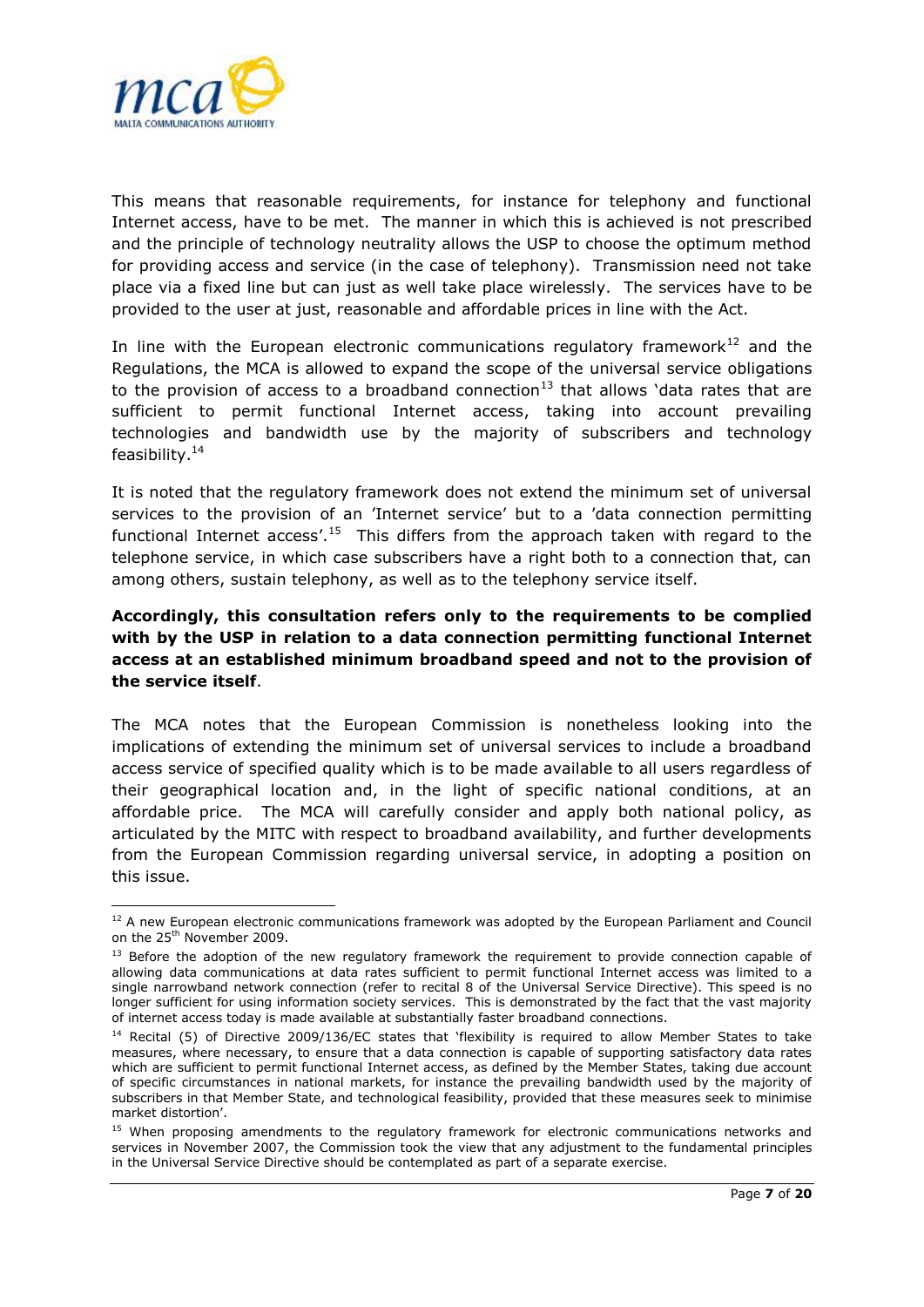

# <span id="page-7-0"></span>**2. Functional Internet Access**

The Government has made the wider availability of broadband a national priority. The MCA has already taken a number of initiatives to facilitate Internet access, particularly through the introduction of wireless broadband technologies. Furthermore, in line with Malta"s Smart Island Strategy, various government initiatives, such as Blue Skies in  $2007<sup>16</sup>$  coupled with the ongoing investment in human capital through education and training has continued to be reflected in a rise in broadband penetration.

As mentioned above the Regulations permit the MCA to modify the definition of functional Internet access (i.e. the speed at which data may be transmitted over a connection to the public telephone network) to reflect prevailing technologies and bandwidth used by the majority of subscribers and technological feasibility.

The MCA therefore proposes to upgrade the minimum data rate which the USP would be required to provide to all its end-users who request that their connection is capable of such speeds. The MCA intends to regularly review and upgrade the minimum data rate required for functional Internet access in line with advances in the information society.

## <span id="page-7-1"></span>**2.1 Factors Affecting Data Speeds**

The data rate for functional Internet access refers only to those aspects of an Internet connection, that is, the quality of the physical connection, or line,  $17$  and the rate at which signals can be transmitted over the line. The connection speed (or access line speed)<sup>18</sup> is different from the speed at which information is downloaded from a website.

The MCA recognises that unlike the physical connection line speed, the actual speeds of broadband connections<sup>19</sup> vary to a certain degree e.g. at different times of day depending on network load.<sup>20</sup> Likewise, the properties of the terminal equipment devices as well as user location, environment and mobility also impact the data transfer

<sup>1</sup> <sup>16</sup> The Project BlueSkies was intended to provide a broadband connection to households with no Internet or those still using dial-up connections. This together with price decreases, increased Internet speeds and various offers launched by broadband providers have contributed to a significant leap in broadband penetration.

 $17$  The physical access line speed is stable with respect to transmission characteristics – its characteristics are defined by interface specification of the respective network and are not influenced by traffic variations. In other words, the maximum achievable transmission quality is determined / limited by the capabilities of the physical access.

<sup>&</sup>lt;sup>18</sup> The access line speed refers to the maximum speed of the data connection between the broadband modem and the local exchange or cable head end. This constitutes the maximum speed a consumer will be able to experience on his/her individual line.

<sup>&</sup>lt;sup>19</sup> The actual throughput (or download) speed is the actual speed that a consumer experiences at a particular time when they are connected to the Internet. This figure is often dependent on factors such as the Provider"s network, its traffic shaping and management policy, the number of subscribers sharing the network and the number of people accessing a particular website at a particular time.

<sup>&</sup>lt;sup>20</sup> The capacity taken up by an individual user of the internet depends materially on the type of internet used. The majority of internet usage comprises browsing, using email to watching videos, which only take up capacity momentarily, whereas problems arise from P2P heavy users sharing music and films over the internet.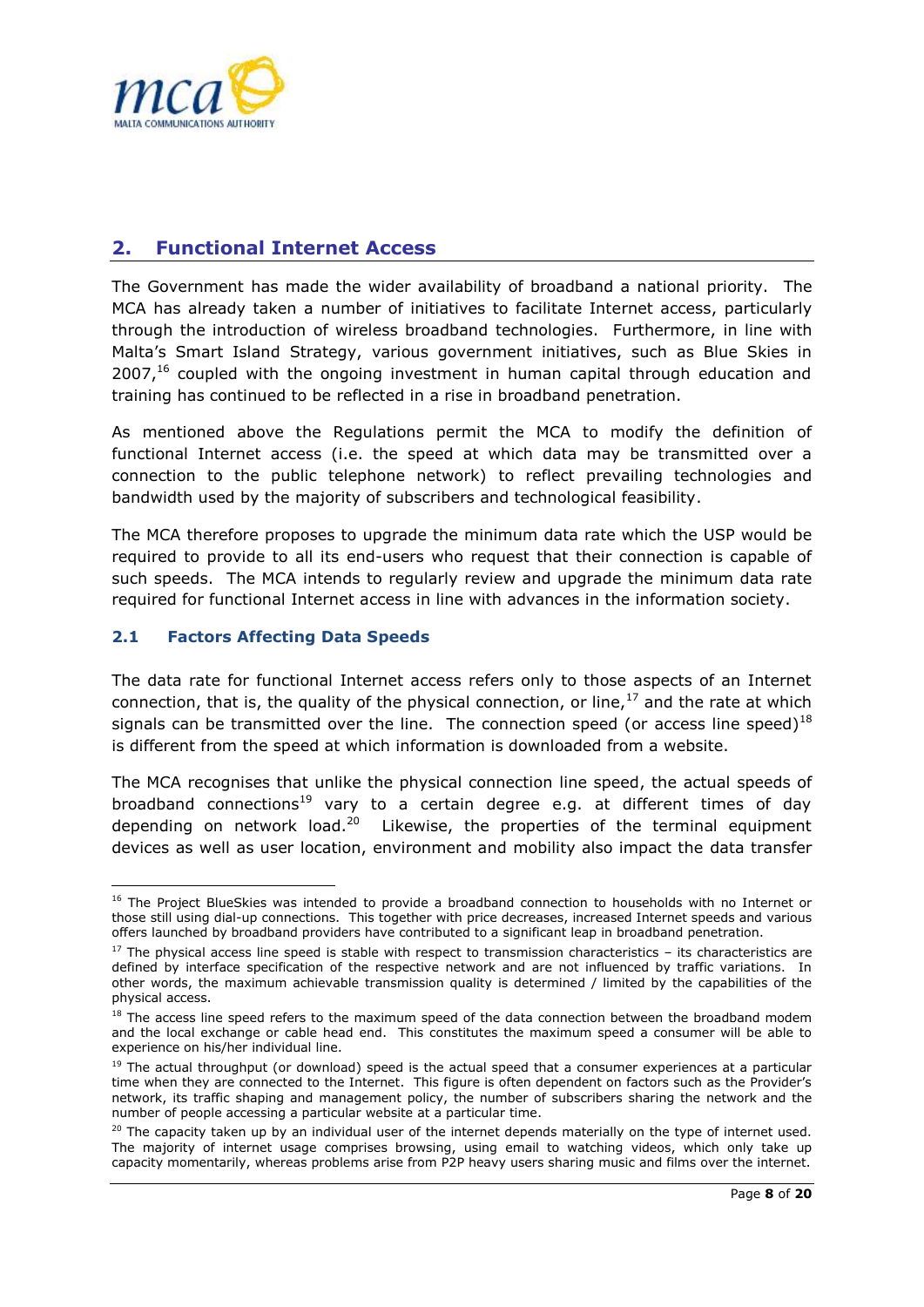

rate received by the user. It should also be noted that the characteristics of networks located outside Malta cannot be measured.

The MCA recognises that apart from the quality of the physical connection line speed (i.e. the access line speed), the speed and quality of end-to-end broadband services has become an important factor for consumers. In some cases, the actual performance of broadband services experienced by consumers does not match up with the speed or quality of broadband that consumers are expecting (based on the level of performance advertised by the broadband provider). $^{21}$ 

As a separate initiative the MCA is undertaking an exercise of broadband quality of service (QoS). This will include, amongst others, the measurement and publication of the QoS parameters for Internet access offered by the respective broadband providers in Malta and the laying down of provisions for the day"s average connection data rate that would be considered acceptable. $^{22}$  These measures are intended to prevent significant disparities between end-users" expectations of broadband performance and their actual experience.

The MCA also intends to make available information on how end-users can make informed choices about the type of service they are likely to receive upon entering into a contract with a broadband electronic communication service provider (e.g. information on broadband speeds taking into consideration different technologies, information that should be made available to end-users at point of sale, $^{23}$  and information to be provided on the providers' website<sup>24</sup>). The availability of comparisons of broadband connection speeds and service prices of all broadband electronic communication service providers is another initiative the MCA intends to carry out. These initiatives will help ensure that end-users choose the package that is the most appropriate for them in light of their individual circumstances and needs.

The MCA notes that the revised Regulations as proposed by the MITC in its consultation document published on the  $23^{rd}$  June  $2010^{25}$  require all undertakings providing a connection to a public communications network and, or publicly available electronic

<sup>1</sup>  $21$  The headline (or advertised speed) is the speed that the service providers use to describe the packages that they offer to the consumers. They are often described as "up to" speeds but these are often only a guide as to the speed a service provider can provide and at what price. It is noted that some technologies used in supplying fixed line access broadband services, for example on cable networks, the access line speed is expected to be consistent with the headlines speed. Nevertheless, the actual throughput (or download) speeds are likely to be lower than the headline speeds, regardless of the technology used.

<sup>&</sup>lt;sup>22</sup> This refers to the average throughput (or download) speed. This is an average of actual throughput speed for each different broadband package offered by the provider.

<sup>&</sup>lt;sup>23</sup> For example information to consumers on the speeds they could expect to obtain from their broadband service, such as, access line speeds. Information on access line speeds benefits consumers because it provides consumers with an expectation on their specific line. End-users also benefit from having information about actual throughput speeds (the download speed which they obtain in practice whilst using the internet) and policies related to fair usage (traffic management and traffic shaping).

<sup>&</sup>lt;sup>24</sup> For example information on how end-users can check access line speed and actual throughput speed they are receiving in practice and steps that can be taken to ensure they receive the highest possible access line speeds and actual throughput (or download) speeds.

<sup>&</sup>lt;sup>25</sup> Refer to the Consultation Document published by the MITC on the revision to the EU framework for electronic communications - https://mitc.gov.mt/page.aspx?pageid=794.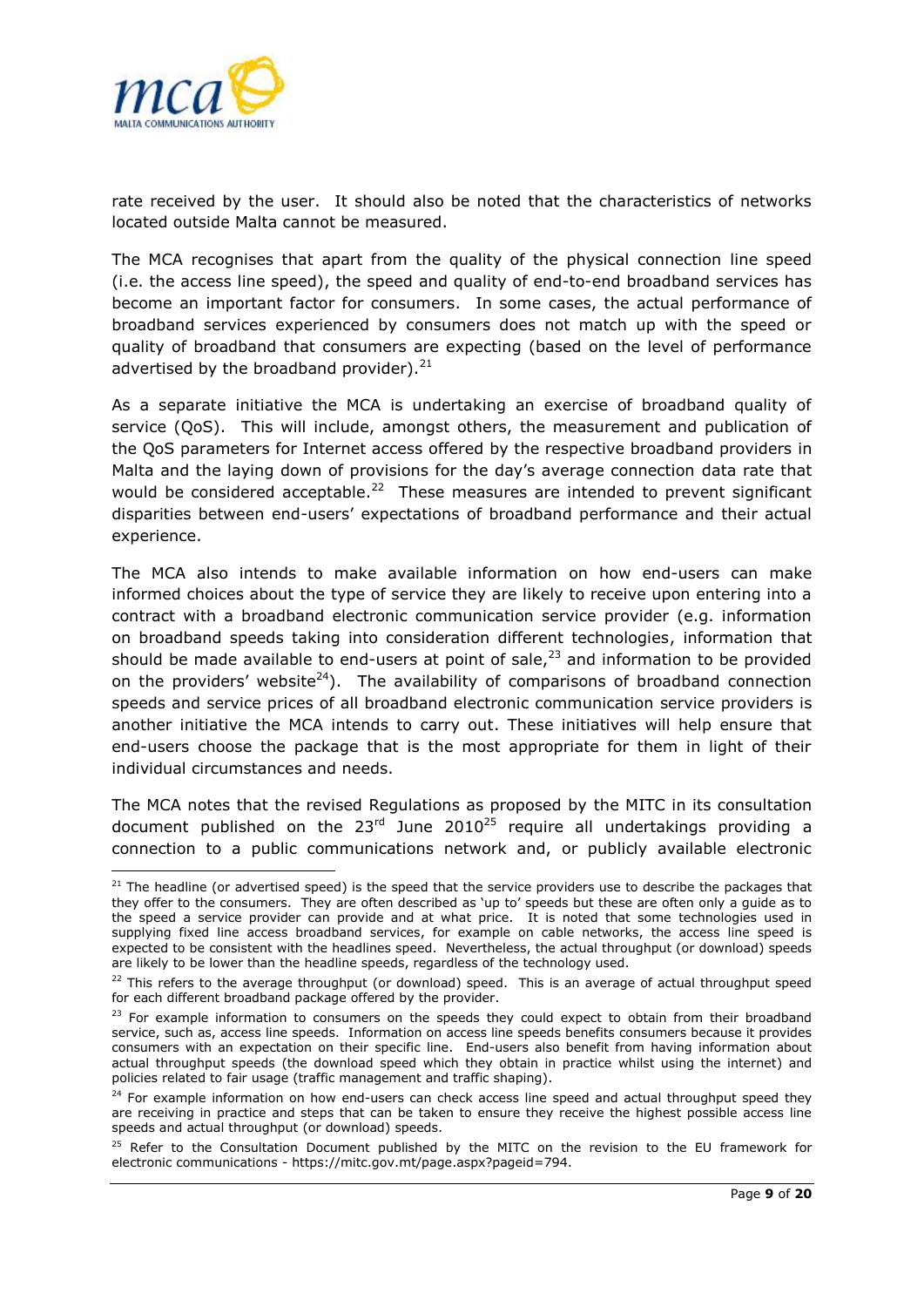

communications services to provide its subscribers with a contract that shall specify in a clear and comprehensive manner, amongst others, the QoS levels offered, including, the minimum access line speeds in case of Internet service, ensuring that this does not differ significantly from the marketed upper levels (i.e. the headline or advertised speed).<sup>26</sup>

### <span id="page-9-0"></span>**2.2 Proposed Data Rate**

Malta has specific geographic conditions. As a country that is small in area and densely populated it is difficult to draw distinctions between urban and rural areas. In fact one can say that fixed wired (both DSL and cable) and fixed wireless (WiMax) broadband networks exist virtually throughout the country.<sup>27</sup>

Malta's fixed broadband penetration rate per population currently stands at  $28.4\%^{28}$  with the vast majority of subscribers (around 76%) enjoying speeds more than or equal to 4 Mbps but less than 6 Mbps (refer to **Figure 1** below). 29



**Figure 1: Broadband by Speed<sup>30</sup>**

 $\overline{a}$ 

<sup>&</sup>lt;sup>26</sup> Advertised speeds are rarely achievable in practice by the majority of consumers that buy them. This is due to a number of factors, including the nature of the customer's line, the number of subscribers sharing the network, and the number of people accessing a particular website at a particular time. The disparity between actual throughput (or download) speeds and headline or advertised speeds often leads to consumers feeling confused and frustrated. With consumers" interests in higher broadband speeds likely to rise, it is important to remedy this mismatch in their expectations to avoid such confusion and frustration.

<sup>&</sup>lt;sup>27</sup> In addition to fixed broadband services, mobile 3G/UMTS broadband services are available throughout the Islands of Malta.

<sup>&</sup>lt;sup>28</sup> This figure does not necessarily correspond to the number of Internet users. An Internet connection is most of the time accessed, possibly simultaneously, by several users.

<sup>&</sup>lt;sup>29</sup> As at the end of June 2010 a total of 117,500 broadband Internet subscriptions were registered with local service providers – National Statistics Office (NSO).

<sup>&</sup>lt;sup>30</sup> This chart refers to the breakdown of fixed broadband subscriptions by speed and platform as at end of June 2010 (MCA – provisional and subject to revision).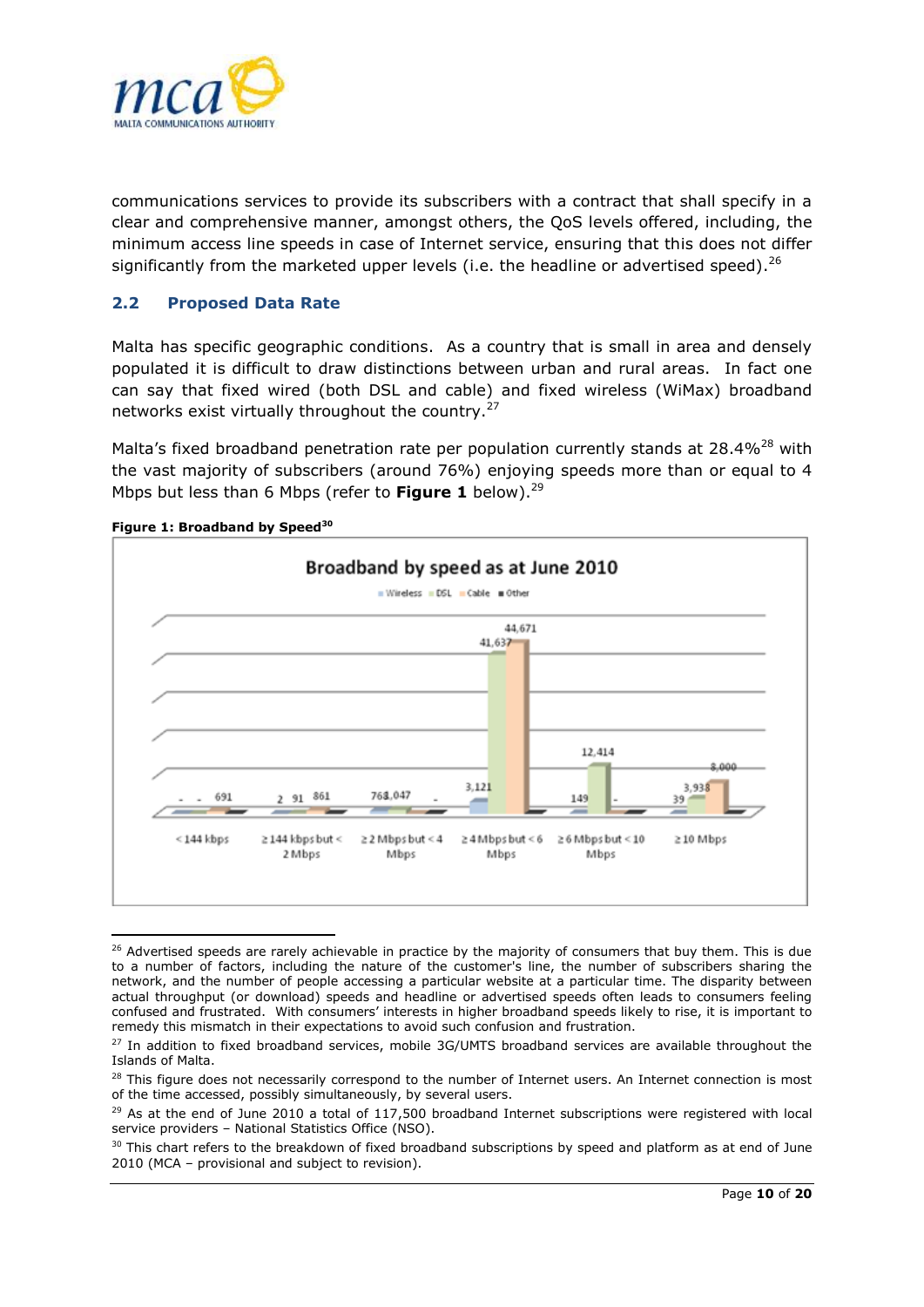

GO Plc offers an entry-level broadband package over its telephone lines  $(DSL)^{31}$  with an advertised speed of up to 4 Mbps download and 512 kbps upload. This broadband package is available to all permanent residences and business offices having a telephone subscription (i.e. access to the publicly available telephone service) with GO Plc.<sup>32</sup>

Taking into account Malta"s current broadband penetration rate, the prevailing bandwidth used by the majority of broadband users and GO Plc"s entry level broadband package, consisting of a connection of up to 4 Mbps to all fixed line subscribers, the MCA is of the opinion that defining functional Internet access with a minimum data rate of 4 Mbps as a universal service is deemed to be technologically and economically feasible.<sup>33</sup>

The MCA is therefore proposing that the USP, in meeting its requirements under the universal service obligation, is required upon request to provide a fixed connection capable of 4 Mbps as the reasonable minimum data rate for functional Internet  $access^{34}$ subject to the provisions below.

As already mentioned above higher connection data rates will be required in the future as the scope and number of information society services available online increases. A dynamic definition of functional Internet access is therefore appropriate, allowing the related data rate to be increased in line with advances in information society. However any increases in rates must be feasible in terms of technology as well as economy.

## **Q1. What are your views on requiring a fixed connection to be capable of a minimum data rate of 4 Mbps?**

### <span id="page-10-0"></span>**2.3 Network Coverage**

1

The MCA is of the opinion that it is appropriate to establish an overall timeframe by which the USP must be in a position to provide every permanent residence and permanent office of business, having an existing connection to the public telephone network, access to a broadband connection capable of functional Internet access at the established minimum data rate. The timeframe by which all installed lines must be capable of achieving the established minimum data rate will be established following the

<sup>&</sup>lt;sup>31</sup> DSL (or Digital Subscriber Line) means a family of technologies generically capable of transforming ordinary phone lines (also known as twisted copper pairs) into high speed digital lines.

<sup>&</sup>lt;sup>32</sup> Refer to <http://www.go.com.mt/Default.aspx?ID=1756></u> for GO Plc's 4 Mbps Service Description for Businesses and <http://www.go.com.mt/Default.aspx?ID=1265> for GO Plc"s 4 Mbps Service Description for Residential customers.

<sup>&</sup>lt;sup>33</sup> As at December 2008 74.1 percent of all broadband subscriptions had a connection speed of 2Mbps or more but less than 4Mbps. However, during 2009, most service providers upgraded their broadband speeds, generally at no extra cost. In fact, as at the end of June 2010 only 1.4 percent of all broadband subscriptions fell under the above-mentioned category. As at June 2010 88.4 per cent of broadband subscribers had a connection speed of more than or equal to 2 Mbps, but less than 10 Mbps – National Statistics Office.

<sup>&</sup>lt;sup>34</sup> This means the provision of a fixed connection to any end-user permitting functional internet access at a data rate of 4Mbps (access line speed).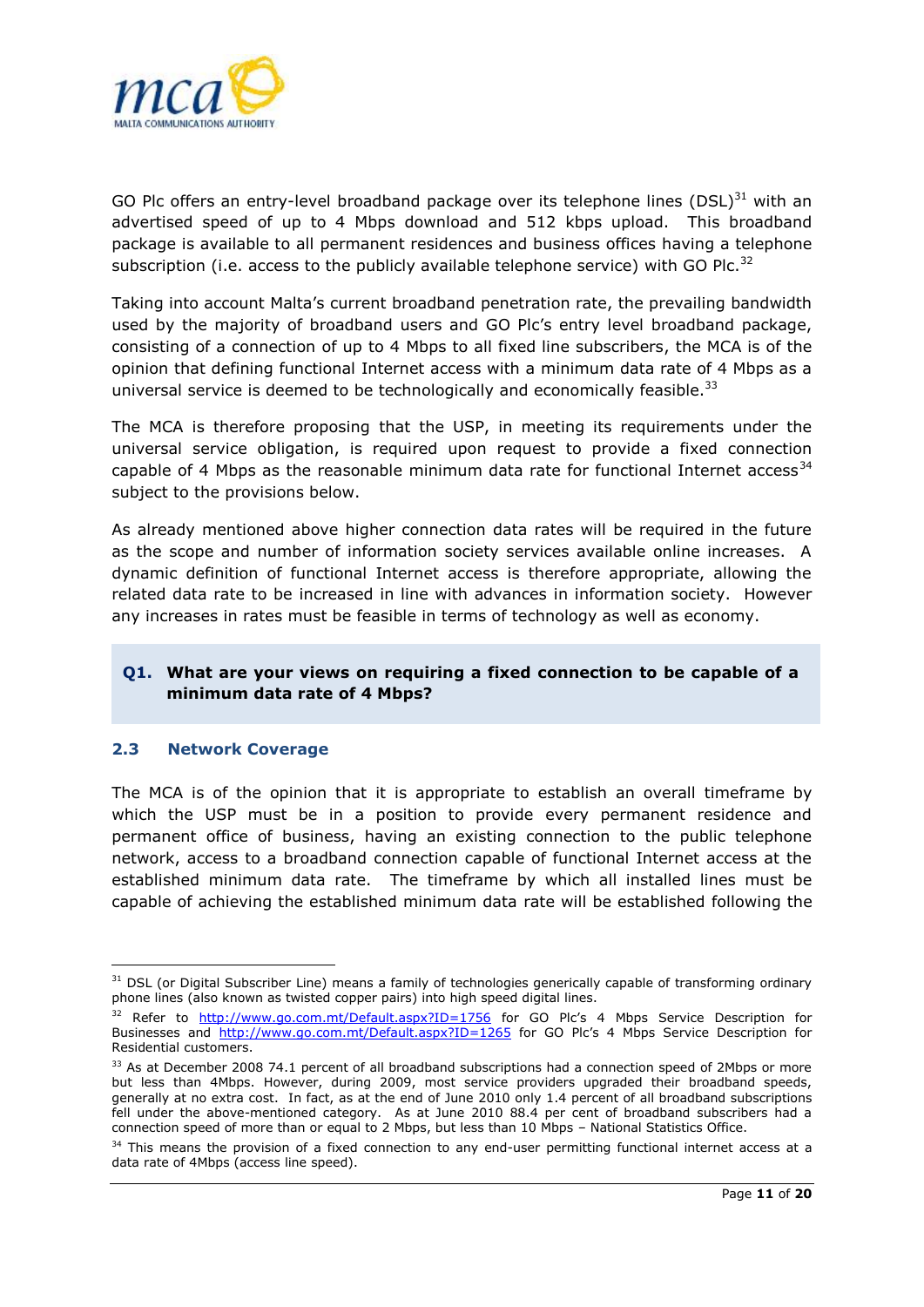

consultation process and based on material provided by the USP with regard to the state of play of the network in this regard.

The MCA recognises that in the case of new requests for a connection to the public telephone network there may be instances where, despite the USP making all reasonable endeavours, it will not be possible to achieve the established minimum data rate within the short term. In such exceptional cases the data transmission rate may be reduced in the short-term when an alternative comparable connection is readily available to the end-user via another operator. However the USP should be able to demonstrate that it is in the process of making, or planning to make, improvements to its network (whether equipment, lines or other part) where this is not capable of supporting the established minimum data rate, together with the related implementation timeframe.

The MCA believes that the USP should publicly report on the individual locations and the number of lines therein which do not support the established minimum data rate. Such an approach should be an effective yardstick against which performance in upgrading the network can be assessed by the MCA and end users alike.<sup>35</sup>

The MCA will review the material provided by the USP. In line with the Regulations the MCA may arrange or require the USP to enter into a contract with a competent, experienced and reputable independent organisation having no links with the USP to carry out an independent audit and/or review of the material supplied to ensure the accuracy and compatibility of the information provided.

- **Q2. What are your views regarding the establishment of a performance timeframe by which every permanent residence and permanent office of business having an existing connection to the public telephone network must be in a position to access a broadband connection capable of functional Internet access at the established minimum data rate?**
- **Q3. What are your views regarding the proposal that in the case of new requests for a connection to the public telephone network at a fixed location there may be exceptional cases where the data transmission rate may be reduced in the short-term when an alternative comparable connection is readily available to the consumer via another operator?**

### <span id="page-11-0"></span>**2.4 Minimum Requirements**

1

To enhance the rights of end-users who require a connection capable of functional Internet access, the MCA is proposing minimum requirements that the USP should take account of and against which the MCA will examine complaints where an end-user

<sup>&</sup>lt;sup>35</sup> Information on access line speeds will benefit the consumers because it will give them a better idea about the maximum speed possible on their specific line, since access line speeds depend closely on the particular technical characteristics of the line.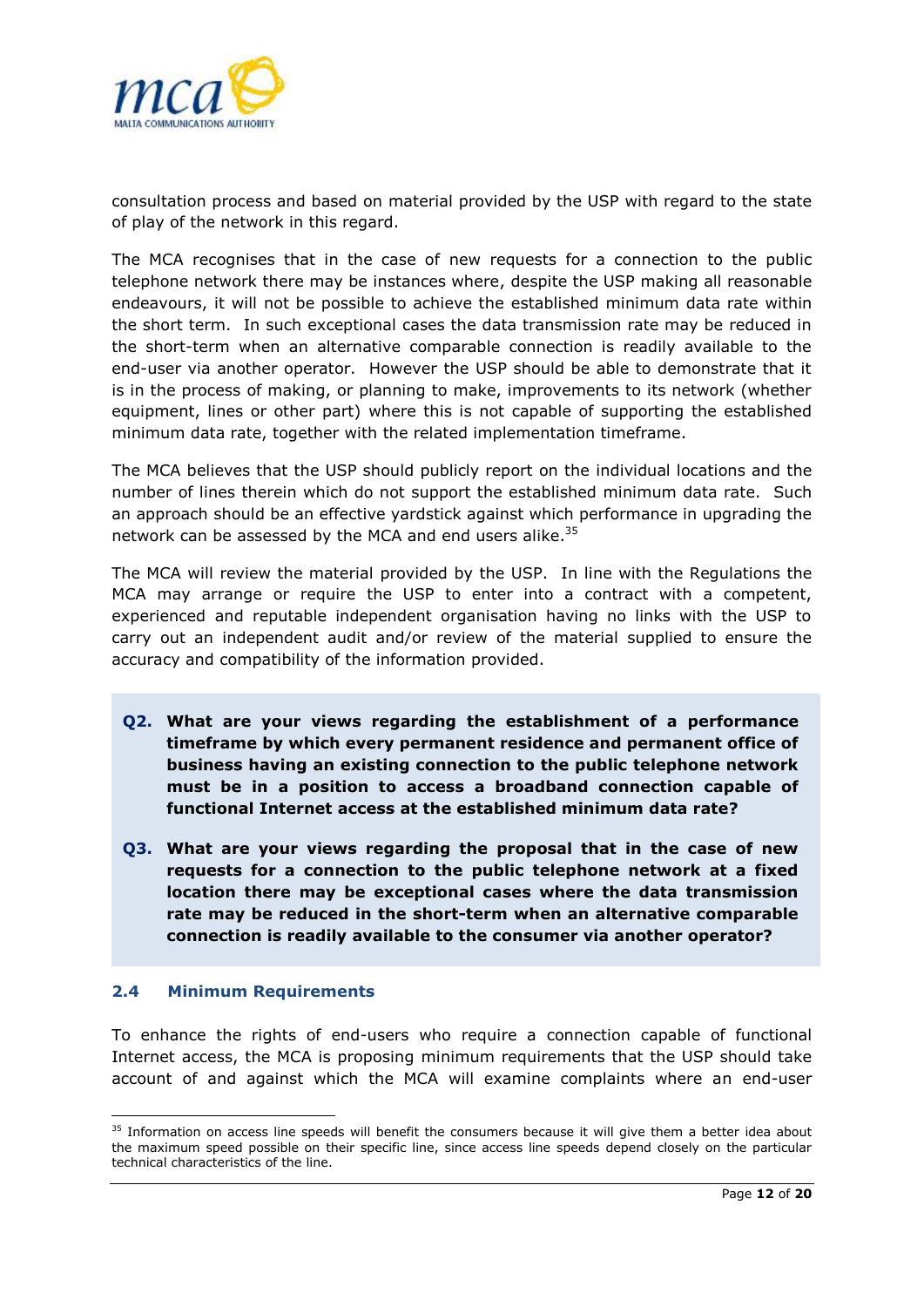

alleges that his/her line is not capable of functional Internet access at the established minimum data rate.

As discussed in **Section 2.1** above, the MCA recognises that the data speed experienced by the end-user can be influenced by a number of factors outside the USP"s control. Therefore, a standard "self-test" conducted by an end-user cannot give a reliable measurement as to the actual capability of the connection. However, such a test, if conducted over a reasonable period of time may give a general indication, which should trigger the USP to measure the line capability (i.e. the access line speed).

The MCA is of the opinion that any end-user who has serious doubts as to the line capability should be able to obtain a statement from the USP setting out the capability of their individual line. The USP should establish procedures to measure individual lines and provide such information to the customers on request. The MCA considers it reasonable to expect such procedures to be in place by no later than the **31st December 2010**.

Where the capability of the line at the network connection point is found to be below the established minimum functional Internet access data rate, the MCA considers that it is reasonable to expect the USP to use all reasonable endeavours to remedy the situation. The MCA would expect that such a scenario would arise in only a small number of cases as requests in respect of lines which do not meet the established minimum data rate would be low.

## **Q4. What are your views on the minimum requirements to apply in connection with functional Internet access?**

### <span id="page-12-0"></span>**2.5 Text of Draft Minimum Requirements**

Based on the proposals outlined in this paper, the MCA is proposing the following minimum requirements that will apply to the USP. The requirements also set out the circumstances in which the MCA would expect the designated USP to take remedial action. The requirements may be revised from to time to time to reflect changes in prevailing conditions. The requirements will assist the MCA in monitoring the obligation and will benefit users without creating a disproportionate burden upon the USP.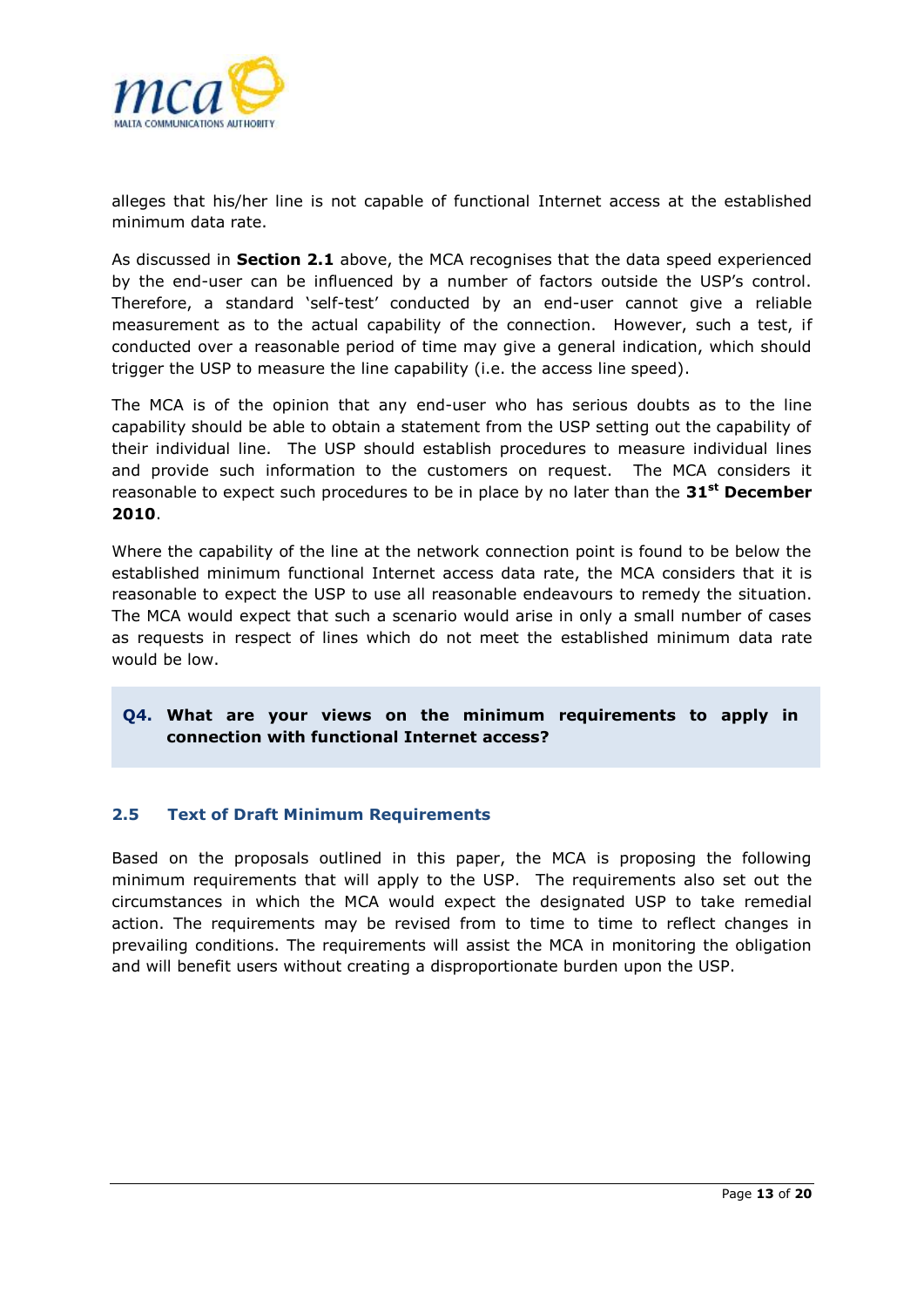

#### **Functional Internet Access – Minimum Requirements<sup>36</sup>**

#### **The requirement to provide a connection which permits functional Internet access**

- 1. The designated universal service provider providing access at a fixed location ("the Provider") is required under the specific universal service conditions to provide any end-user with a fixed connection to the public telephone network at data rates that are sufficient to permit functional Internet access.
- 2. This obligation relates to:
	- a single broadband connection at the minimum data rate established by the MCA;
	- **the connection itself,**<sup>37</sup> not to other matters that may be outside the control of the Provider, such as an end-user"s computer.
- 3. These minimum requirements clarify the circumstances in which the MCA is likely to consider that the Provider is offering functional Internet access.
- 4. The MCA will consider that the Provider is providing functional Internet access at the established data rate where it is able to demonstrate that it is making every reasonable effort to ensure that lines achieve optimum performance.
- 5. In forming a view on whether the Provider is making every such reasonable effort, the MCA will look at the:
	- **network coverage obligation;**
	- **data rate achieved by the connection;**
	- measures taken by the provider in response to complaints about unsatisfactory Internet access; and
	- **the Provider's general management and business processes.**

#### **6. Network Coverage Obligation**

**.** 

7. The Provider shall have regard to the overall timeframe by which the Provider must be in a position to provide every end-user, having an existing connection to the public telephone network at a fixed location, access to a broadband connection capable of functional Internet access at the established minimum

 $36$  Refer to Regulations 26(4) whereby the MCA may specify requirements to be complied with by a designated undertaking in relation to functional Internet access.

 $37$  That is, the quality of the physical connection or access line, and the rate at which signals can be transmitted over that line. As mentioned above the access line speed is different from the speed at which information is downloaded from a website.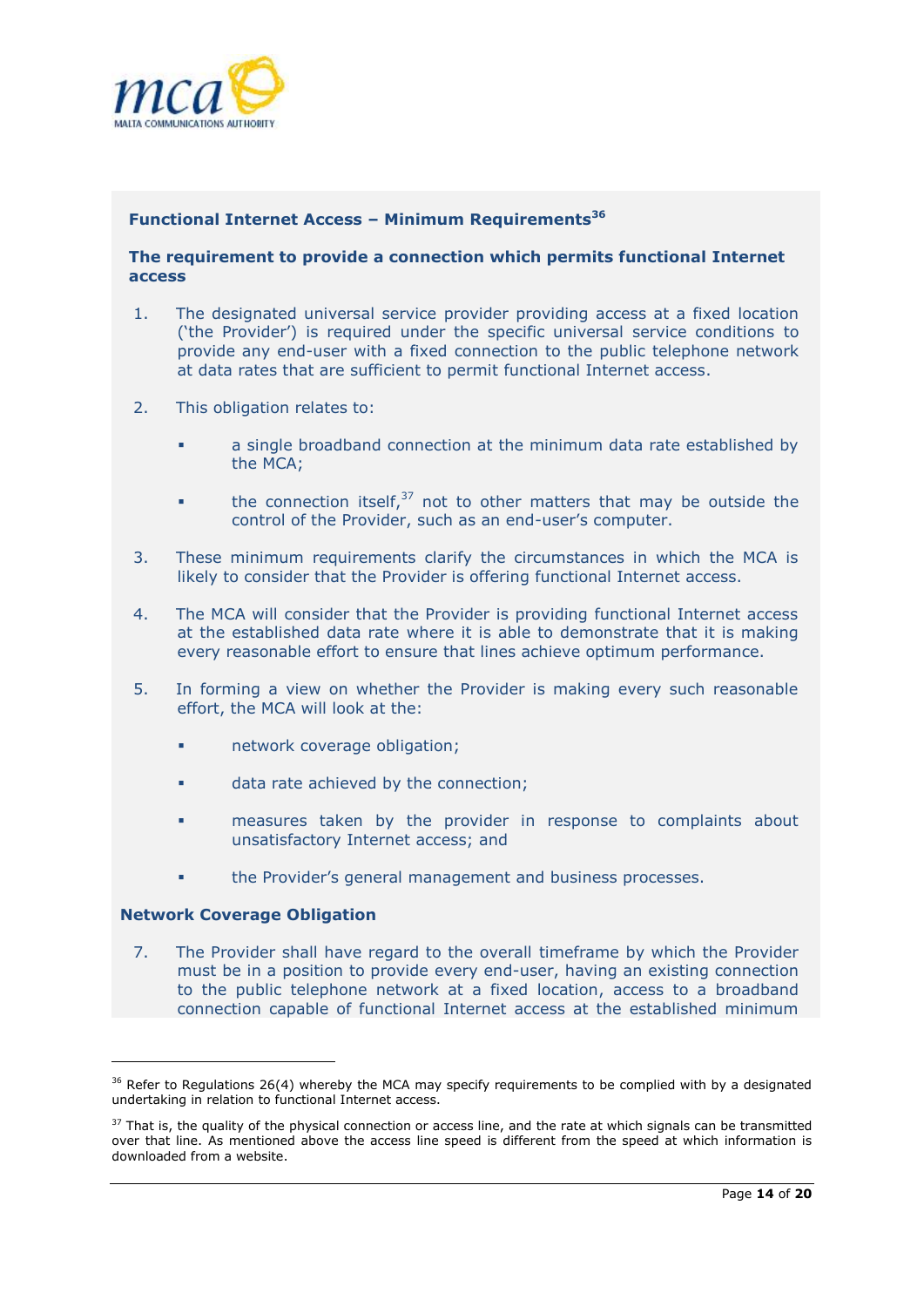

data rate. $38$ 

8. In the case of new requests for a connection to the public telephone network there may be instances where, despite the USP making all reasonable endeavours, it will not be possible to achieve the established minimum data rate within the short term. In such exceptional cases the data transmission rate may be reduced in the short-term when an alternative comparable connection is readily available to the consumer via another operator. However the USP should be able to demonstrate that it is in the process of making, or planning to make, improvements to its network (whether equipment, lines or other part) where this is not capable of supporting the established minimum data rate, together with the related implementation timeframe.

#### **Data rate to be achieved by the connection**

- 9. End-users should be able to expect that the connections will support data transmission at the minimum data rate established by the MCA.
- 10. Over time, the established minimum data rate may be revised by the MCA to reflect advances in networks and equipment, prevailing bandwidth used by the majority of subscribers and changing social and economic conditions.

#### **Measures taken by the provider in response to complaints about unsatisfactory Internet access**

- 11. Where the Provider receives a complaint from an end-user about unsatisfactory connection speed, the Provider should take the end-user through a series of self-tests, such as checking the data speed displayed on the end-user"s computer, and removing all other terminal equipment e.g. fax machines, from the connection.
- 12. Further investigation, such as the Provider conducting a site visit to test the connection itself, is required only where it is established that the end-user is experiencing connection speeds which are persistently lower than the established data rate. The Provider is not required to investigate further where the problem clearly falls outside its control, e.g. there is a problem with the end-user's computer.
- 13. Unsatisfactory Internet access may be caused by a minor problem, e.g. interference, a problem with the final link (underground or overhead) from the distribution point to the end-user"s premises, or some other easily repairable fault.
- 14. Where the Provider establishes that there is a minor problem, it should take action at the earliest opportunity to ensure that the end-user's connection provides functional Internet access, in particular that it is capable of achieving the established data speed.

<sup>1</sup> <sup>38</sup> The USP will be required to provide the MCA with regular reports on its performance in relation to the established target (refer to Section 17 of the proposed minimum requirements below).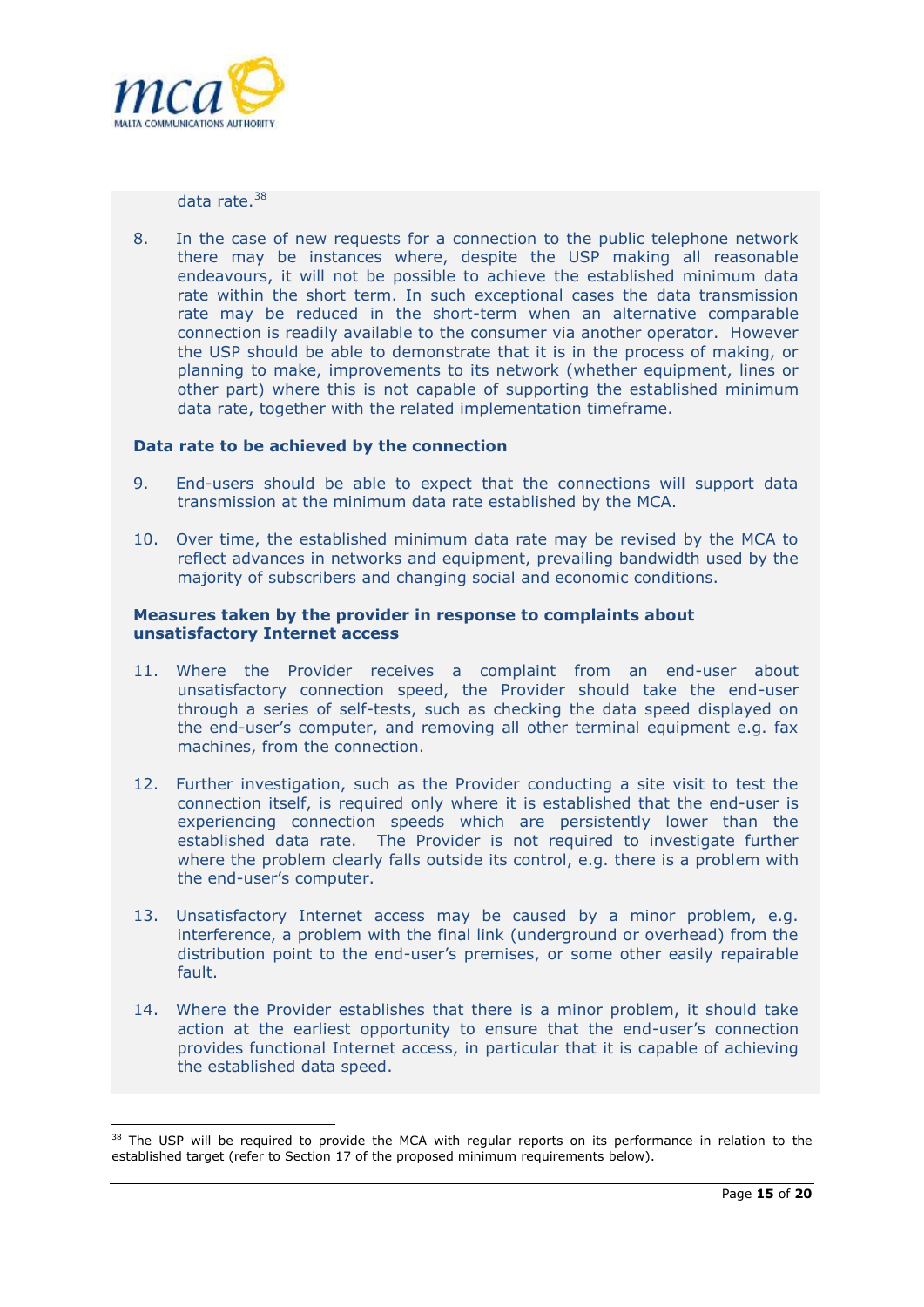

- 15. The MCA recognizes that there may be circumstances where there is a significant problem with the network and it is not reasonable and/or proportionate to expect the Provider to take action on the basis of a single complaint about unsatisfactory Internet access.
- 16. In the case of a significant problem with the network (e.g. due to links with a particular distribution point or at a particular cabinet) the Provider should log the problem and take action at the earliest reasonable opportunity to ensure that functional Internet access at the established minimum connection data rate is provided to the affected end-users.

#### **General management and business processes**

- 17. The Provider should establish appropriate management and business processes to:
	- measure individual lines and to provide information to subscribers no later than the **31st December 2010**;
	- have a robust process for identifying whether the cause of the speed related problem is within the Provider"s control and, where it is not, to explain clearly to the customer the possible causes of the lower speeds and how such problems could be eased;
	- monitor the level of complaints from end-users on connection speeds for Internet access and assess the underlying causes;
	- monitor the problem through to resolution or until reasonable remedial actions are exhausted or the customer is satisfied with the outcome, where the cause of the problem is within the Provider's control;
	- provide the MCA with regular reports concerning the above issues, including details of any work programmes regarding improvements to its network to deliver functional Internet access at the established data rate;
	- provide the MCA with regular reports on it performance in relation to the established coverage obligations and publish such details in a format to be specified by the MCA; and
	- publicly report on the individual location and the number of lines therein which do not support the established minimum data rate.
- **Q5. What are your views on the text of the draft minimum requirements? Are there any other issues which should be specifically addressed or issues which should be expanded upon?**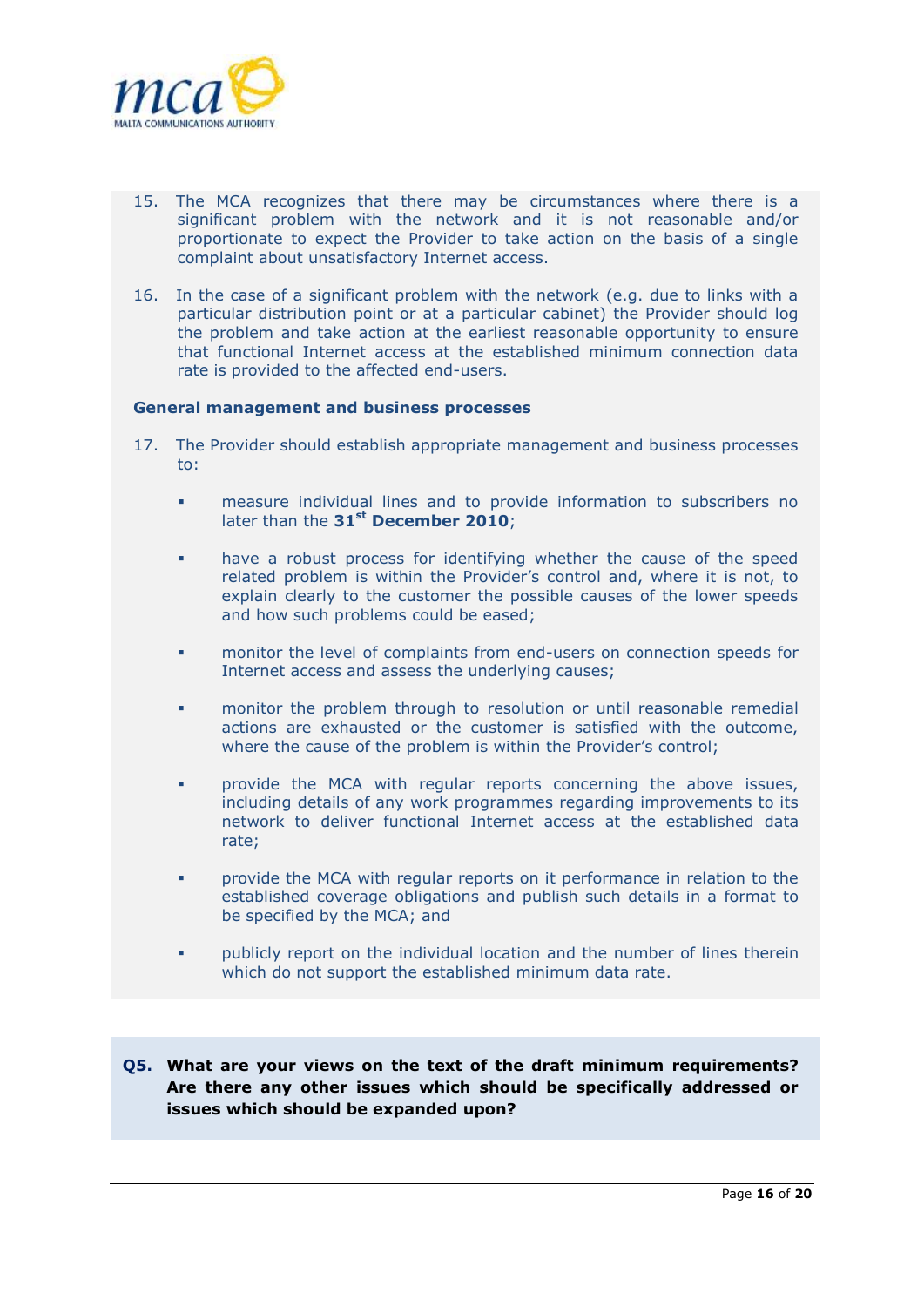

# <span id="page-16-0"></span>**3. Submission of Comments**

The consultation period will run from the **14th September 2010** to the **1 st November 2010**, during which the MCA welcomes written comments from the USP and other interested parties on any of the issues raised in this consultation document.

Having analysed and considered the views and comments received, the MCA will publish its decision that will, *inter alia*, summarise the responses to the consultation.

Receipt of comments will be acknowledged. Comments will be made publicly available by the MCA and on the MCA's website unless declared confidential. $39$  Respondents are therefore asked to separate out any confidential material into a clearly marked annex.

Respondents are also kindly requested to preferably refer their comments to the numbered consultative questions. Respondents may also make comments on any aspect of the consultation by referring to the specific sections of this document when making their submissions.

All responses to this consultation should be clearly marked "Ensuring Universal Access to a Broadband Connection" and sent by post, facsimile or e-mail to:

**Chief Policy and Planning Malta Communications Authority Valletta Waterfront Floriana FRN1913, Malta** 

**Tel: +356 21 336840 Fax: +356 21 336846 Email: info@mca.org.mt** 

**.** 

<sup>&</sup>lt;sup>39</sup> In accordance with the MCA"s confidentiality guidelines and procedures - (refer to [www.mca.org.mt\)](http://www.mca.org.mt/).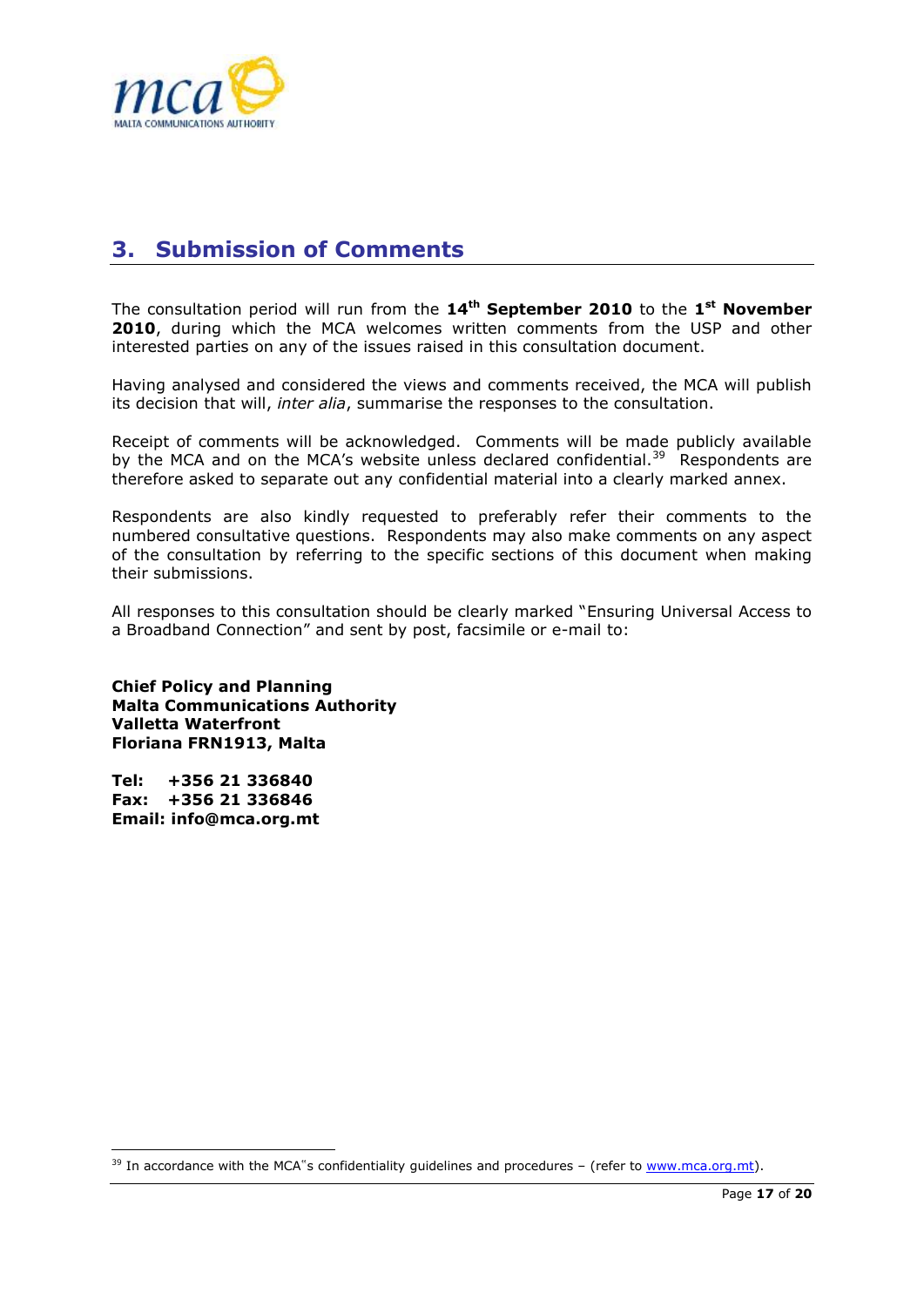

## <span id="page-17-0"></span>**Appendix 01 – Legislation**

#### **Extracts from the Subsidiary Legislation 399.28 Electronic Communications Networks and Services (General) Regulations relevant to the above.<sup>40</sup>**

#### **Availability of Universal Services**

**25.** (1) The Authority shall ensure that the services set out in this Part are made available at the quality specified to all end-users in Malta, independently of geographical location, and, in the light of specific national conditions, at an affordable price.

### **Provision of access at a fixed location**

1

- **26.** (1) A designated undertaking shall satisfy any reasonable requests to provide at a fixed location –
	- (a) connections to the public telephone network, and
	- (b) access to publicly available telephone services.

(2) Any connection provided by a designated undertaking shall be capable of allowing end-users to make and receive –

- (a) local and international calls,
- (b) facsimile communications, and
- (c) data communications, at data rates that are sufficient to permit functional Internet access, taking into account prevailing technologies used by the majority of subscribers, and technological feasibility.

(3) Where a designated undertaking denies any reasonable request made under sub regulation  $(1)$ , it shall inform the person making the request of his right to pursue the dispute resolution procedures in accordance with article 25 of the Act.

(4) The Authority may for the purposes of the services referred to in this regulation, specify requirements to be complied with by a designated undertaking in relation to –

(a) functional Internet access, having regard to prevailing technologies used by the majority of subscribers and to technological feasibility,

<sup>&</sup>lt;sup>40</sup> Provisions reproduced above do not necessarily contain the full regulations but only those parts deemed to be necessary.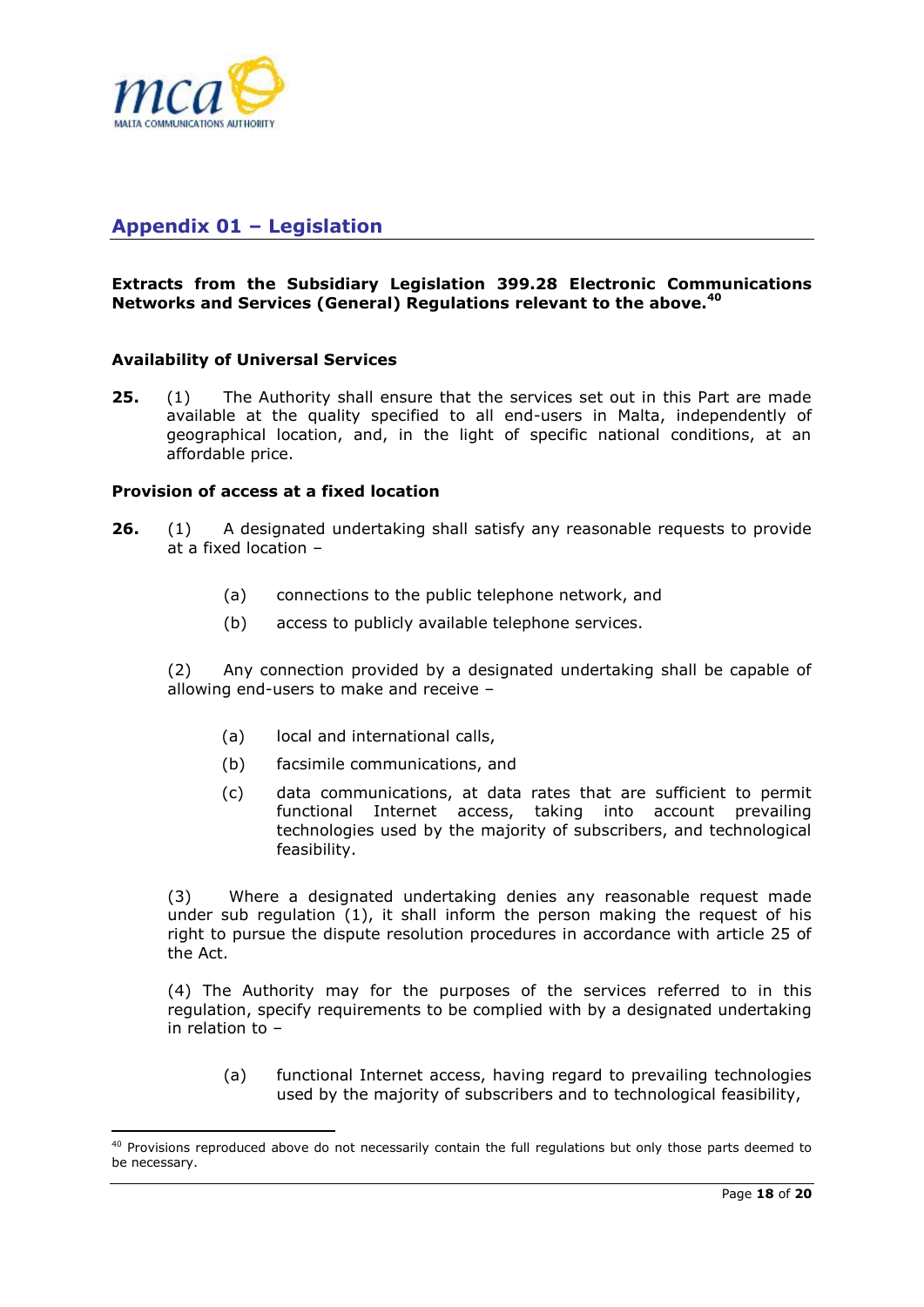

- (b) the reasonableness of requests for connection at a fixed location to the public telephone network and for access to publicly available telephone services at a fixed location pursuant to sub-regulation  $(1),$
- (c) the provision of operator assistance for the purpose of handling calls to the emergency services using the single European emergency call number "112" or any national emergency call number that may be specified by the Authority, and
- (d) the terms and conditions upon which connection and access referred to in sub-regulation (1) shall be provided.

#### **Quality of service of designated undertakings**

**33.** (3) The Authority may, in addition, specify the regularity, content, form and manner of information to be published pursuant to this regulation for the purpose of ensuring that end-users and consumers have access to comprehensive and, comparable user friendly information.

(4) The Authority may set performance targets for those undertakings with universal service obligations. In so doing it shall have regard to any views expressed by interested parties in particular pursuant to the public consultation as set out in regulation 52.

(5) The Authority may arrange, or require an undertaking to which this regulation refers to arrange, an independent audit or review paid for by the undertaking concerned, of the performance data supplied by that undertaking to ensure the accuracy and compatibility of that data with universal service obligations.

(6) In case of failure by the undertaking to meet the performance targets as may be established under this regulation, the Authority may issue directives to the undertaking for the purpose of ensuring compliance by the undertaking with the performance targets concerned.

**The MCA notes that on 23rd June 2010 the MITC published a consultation on the proposed changes to the Electronic Communications Networks and Services (General) Regulations. These may be viewed via the following website – [https://mitc.gov.mt/page.aspx?pageid=794.](https://mitc.gov.mt/page.aspx?pageid=794)**